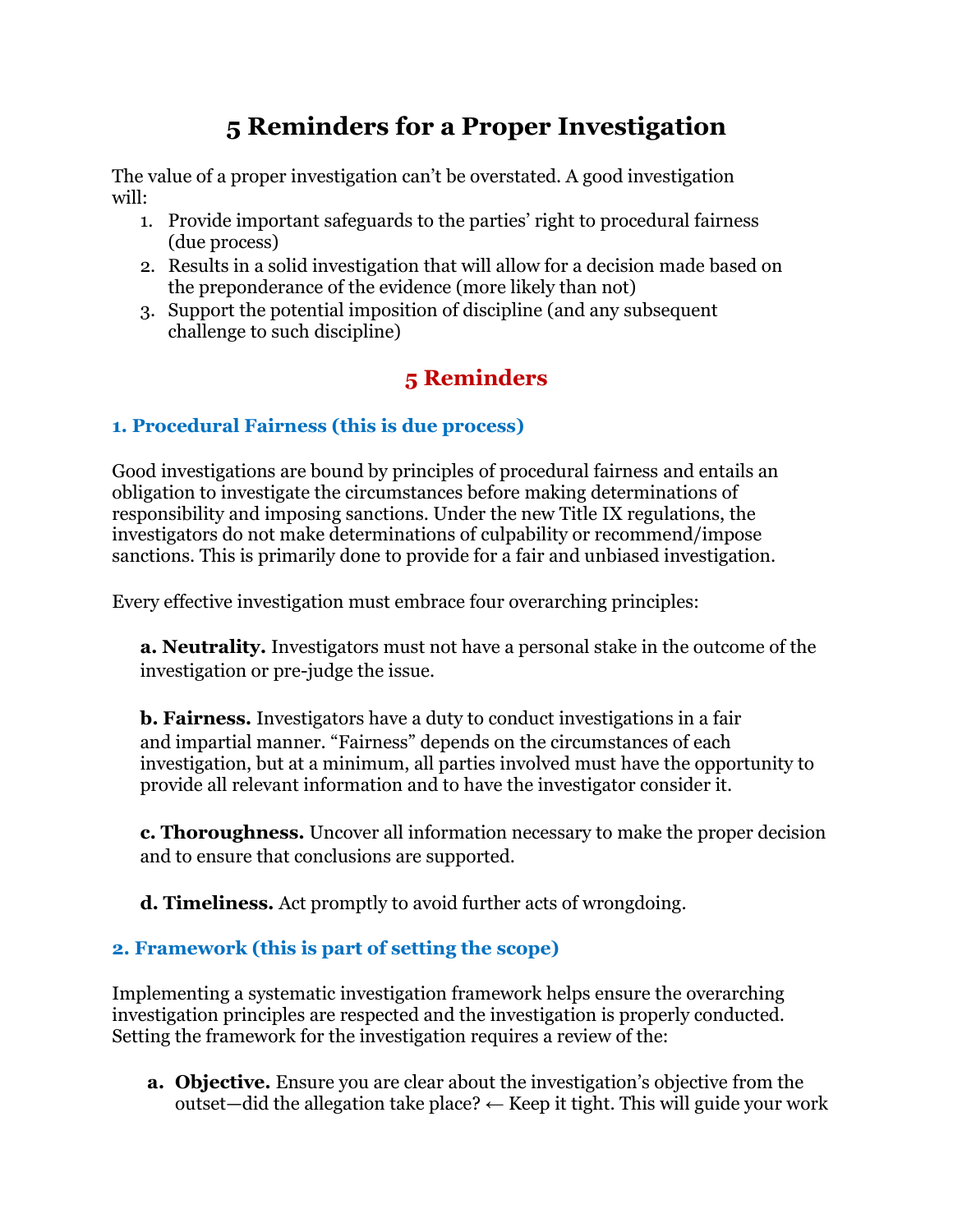and reduces the likelihood the investigation will deteriorate into a fishing expedition and avoid wasted time and resources.

**b. Scope.** Determine the scope of the investigation early (see objective above). Limited to factual findings only. Don't go looking for other possible policy violations.

 **c. Timing.** Over time, memories fade and documents are lost: start and complete the investigation as soon as possible. Don't let time pass!

#### **3. Preliminary issues**

The investigator should address any preliminary issues before embarking on the investigation interviews. These preliminary issues include:

**a. Assessment.** Assess the complaint by considering its nature, who's involved, and what policies come into play. This should be outlined in the Notice of Allegations letter—this is your guide. Follow it.

 an investigation. Make sure you are prepared to talk through these concerns and to **b. Witness Concerns.** Often, one or more witnesses is reluctant to participate in direct them to the Title IX Coordinator for assistance.

**c. Disclosure.** Individuals involved are entitled to differing degrees of disclosure before they are interviewed. Consider the levels of disclosure, including notification letters.

 you know the difference and can explain it to your interviewees. **d. Privacy.** There is a difference between privacy and confidentiality. Make sure

#### **4. Interviews**

The interviews are often the most crucial stage of the investigation because the investigator typically obtains most of their information here, and has the opportunity to gather all of the evidence related to the allegations.

Advance preparation is key to an interview that yields useful and credible evidence to aid in the investigation:

**a. Who**. Decide who to interview. Initially, the interviewees might be limited to the Complainant and the Respondent; others the investigator must interview typically becomes apparent after the initial interviews with the parties. The main factor determining who the investigator needs to interview is whether the person has information relevant to the objective of the investigation—to determine if the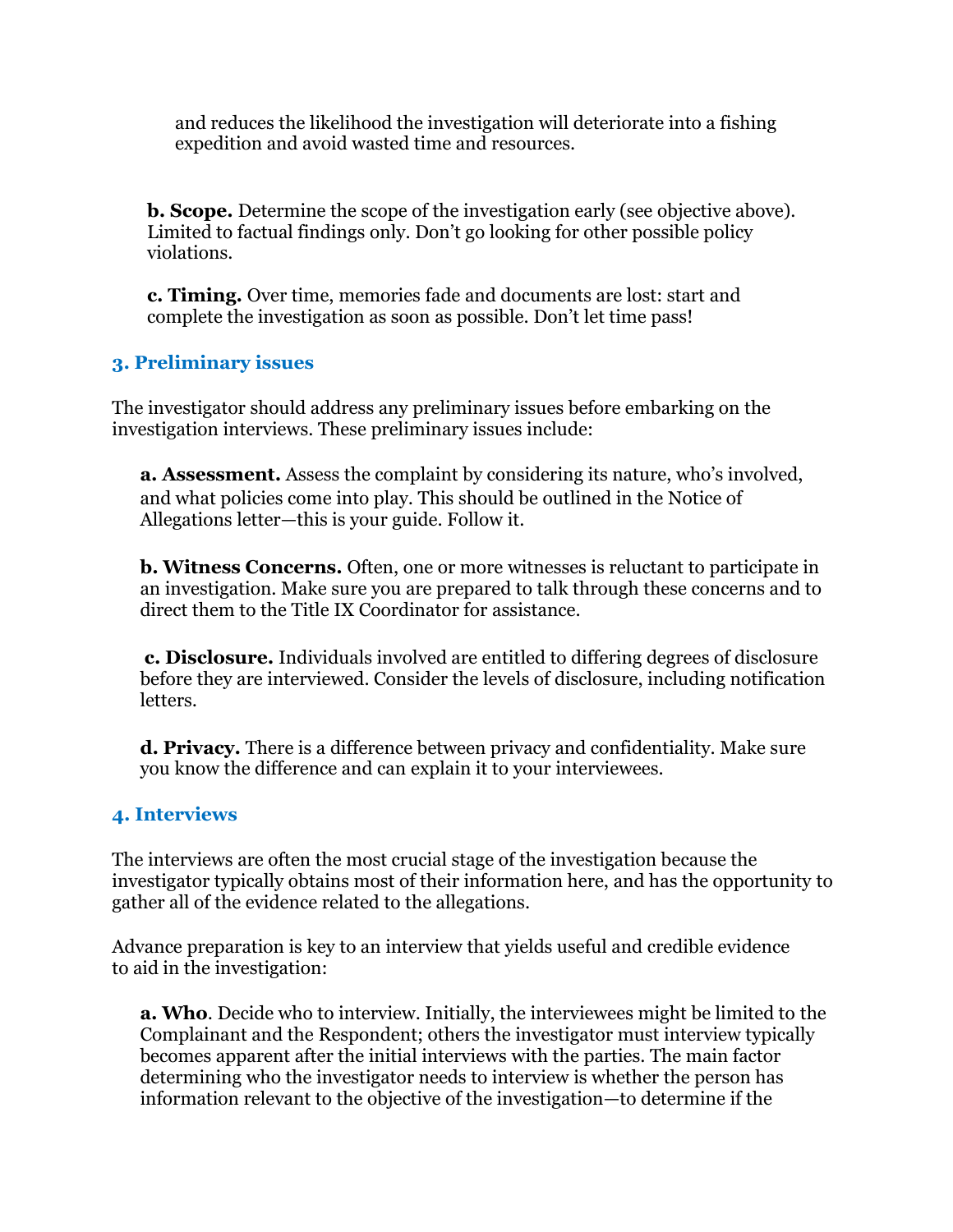allegations have merit. There's no requirement to interview everyone the parties put forward. Be smart in determining who will be interviewed.

**b. When.** It's common to interview the Complainant first, followed by the Respondent and then the witnesses put forth, and lastly any required follow-up interviews. But the investigator should remain flexible when deciding the order; the facts or concerns that witnesses might try to falsely corroborate each other's stories might suggest a different order**.** 

**c. What.** Before the interview, prepare questions based on the understanding of the incident. Generally, the interview should start with "open-ended" questions (ones that don't suggest an answer) to the interviewee to give them the opportunity to provide their own account of the incident and possibly provide new information of which the investigator may not be aware when preparing the questions. Inevitably, the witness's answers will lead to additional clarification questions. It's important that the investigator seek very specific details with respect to times, dates, locations, individuals involved, and other witnesses.

**d. Two investigator model:** Two people together should interview each witness to allow better note-taking and to give the employer two witnesses to testify about the interviews if there's a subsequent hearing.

**e. Preliminary Matters.** At the beginning of each interview, the investigator should:

- 1. explain they are neutral fact-finders;
- 2. explain they are seeking relevant information the interviewee might have;
- 3. advise they are looking for facts, not personal opinion;

4. describe the nature of the complaint, providing only those details necessary to make the interview meaningful;

5. remind the interviewee of the importance of providing honest and accurate responses; and

6. explain the prohibition against retaliation.

 anyone else present at the interview. All interview notes might be admissible in any **f. Note-taking.** Record the date, time and the names of the interviewee and future proceeding related to the complaint, so make all notes and records on the assumption they will be disclosed in the future: they must be credible, comprehensive and comprehensible and avoid any comments or notes that could be construed as prejudging the issue.

**g. When meeting with the Complainant.** Obtain a clear understanding of their view of what happened before, during and after the incident(s) and whether there were any witnesses (and who they are).